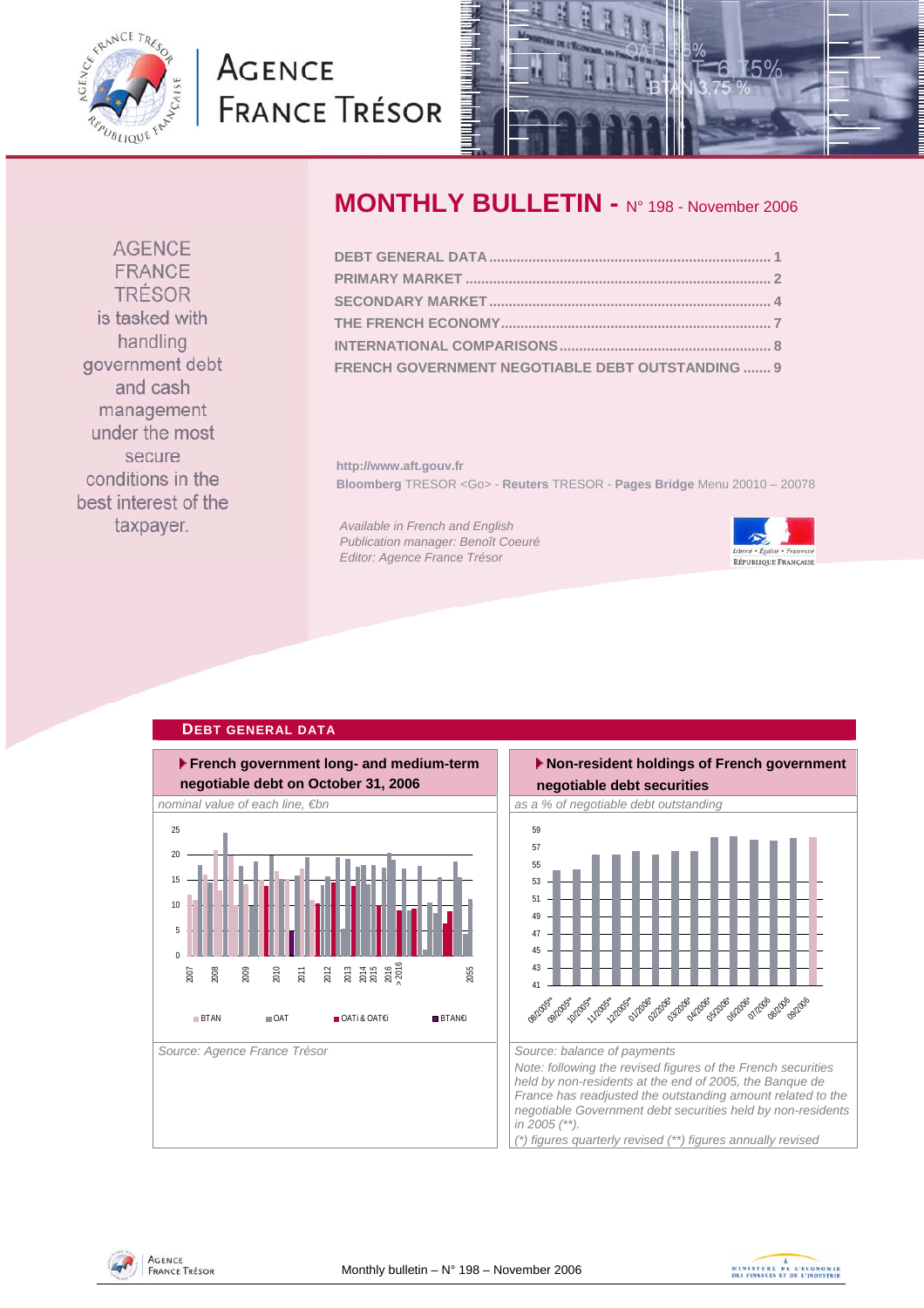### **PRIMARY MARKET**

<span id="page-1-0"></span>

|               | Auction indicative calendar |   |    |            |    |                          |                                |            |
|---------------|-----------------------------|---|----|------------|----|--------------------------|--------------------------------|------------|
|               |                             |   |    | <b>BTF</b> |    |                          | <b>BTAN / index linked OAT</b> | <b>OAT</b> |
| November 2006 | auction date                | 6 | 13 | 20         | 27 |                          | 16                             |            |
|               | settlement date             | 9 | 16 | 23         | 30 | $\overline{\phantom{a}}$ | 21                             |            |
| December 2006 | auction date                | 4 | 11 | 18         | 22 |                          | no auction                     | no auction |
|               | settlement date             |   | 14 | 21         | 28 | $\overline{\phantom{a}}$ | $\overline{\phantom{a}}$       |            |

00.00.0







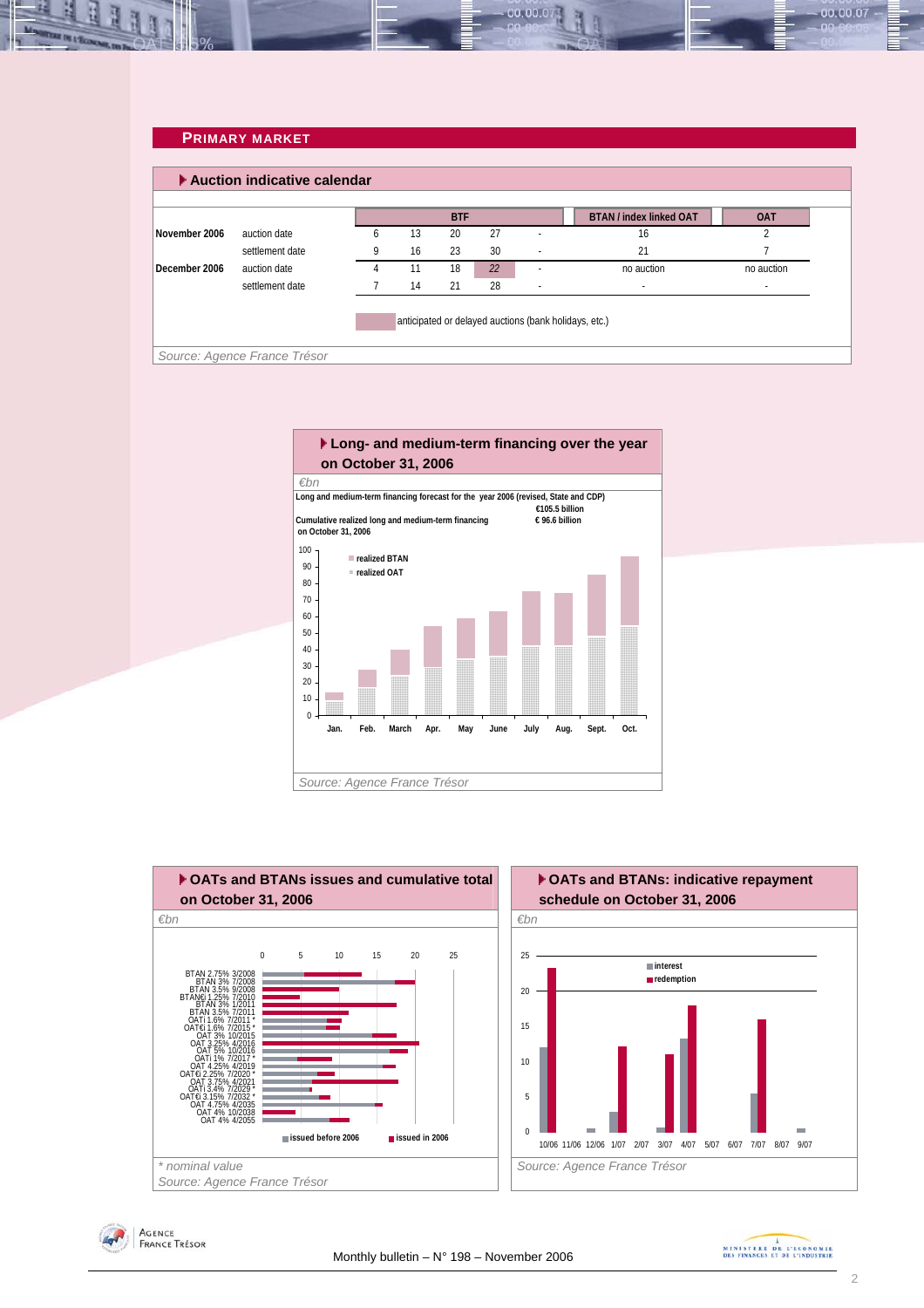### **OAT and BTAN auctions – October 2006**

| $\epsilon$ m                  |                          |              |                     |                          |                 |                |               |
|-------------------------------|--------------------------|--------------|---------------------|--------------------------|-----------------|----------------|---------------|
|                               |                          |              |                     |                          |                 |                |               |
|                               | OAT 10 years             | OAT 15 years | <b>BTAN 2 years</b> | <b>BTAN 5 years</b>      | BTAN €i 5 years | OAT€i 10 years | OATi 15 years |
|                               | 10/25/2016               | 4/25/2021    | 9/12/2008           | 7/12/2011                | 7/25/2010       | 7/25/2015      | 7/25/2029     |
|                               | 5.00%                    | 3.75%        | 3.50%               | 3.50%                    | 1.25%           | 1.60%          | 3.40%         |
| <b>Auction date</b>           | 10/5/2006                | 10/5/2006    | 10/19/2006          | 10/19/2006               | 10/19/2006      | 10/19/2006     | 10/19/2006    |
| Settlement date               | 10/10/2006               | 10/10/2006   | 10/24/2006          | 10/24/2006               | 10/24/2006      | 10/24/2006     | 10/24/2006    |
| Amount announced              | $<$ 4.500 -------5.000 > |              |                     | $<$ 4,500 -------5,000 > |                 |                |               |
| Bid amount                    | 7.325                    | 5.305        | 6.630               | 6.765                    | 2,250           | 1.640          | 552           |
| Amount served                 | 2,330                    | 2,545        | 2,055               | 2,590                    | 771             | 730            | 190           |
| of which: NCTs before auction | 0                        | 0            | 0                   | 0                        | 0               | 0              | 0             |
| NCTs after auction            |                          |              |                     |                          |                 |                |               |
| <b>Total issued amount</b>    | 2,330                    | 2,545        | 2,055               | 2,590                    | 771             | 730            | 190           |
| Bid-to-cover ratio            | 3.14                     | 2.08         | 3.23                | 2.61                     | 2.92            | 2.25           | 2.91          |
| Weighted average price        | 110.54%                  | 99.03%       | 99.74%              | 99.02%                   | 98.71%          | 99.21%         | 130.37%       |
| Yield to maturity             | 3.72%                    | 3.84%        | 3.64%               | 3.73%                    | 1.61%           | 1.70%          | 1.77%         |
| Indexation coefficient*       | $\sim$                   | $\sim$       | $\sim$              | $\sim$                   | 1.02503         | 1.04465        | 1.12932       |

00.00.0

 *Source: Agence France Trésor* 

11

### **BTF auctions –October 2006**

| $\epsilon$ m               |            |            |            |            |            |
|----------------------------|------------|------------|------------|------------|------------|
|                            | <b>BTF</b> | <b>BTF</b> | <b>BTF</b> | <b>BTF</b> | <b>BTF</b> |
|                            | short term | 1 month    | 3 month    | 6 month    | 1 year     |
| <b>Auction date</b>        |            |            | 10/2/2006  |            | 10/2/2006  |
| Settlement date            |            |            | 10/5/2006  |            | 10/5/2006  |
| Maturity                   |            |            | 12/28/2006 |            | 9/27/2007  |
| <b>Total issued amount</b> |            |            | 2,207      |            | 1,407      |
| Weighted average rate      |            |            | 3.230%     |            | 3.576%     |
| <b>Auction date</b>        |            |            | 10/9/2006  |            | 10/9/2006  |
| Settlement date            |            |            | 10/12/2006 |            | 10/12/2006 |
| Maturity                   |            |            | 1/11/2007  |            | 9/27/2007  |
| <b>Total issued amount</b> |            |            | 2,131      |            | 1,408      |
| Weighted average rate      |            |            | 3.254%     |            | 3.580%     |
| <b>Auction date</b>        |            |            | 10/16/2006 | 10/16/2006 |            |
| Settlement date            |            |            | 10/19/2006 | 10/19/2006 |            |
| Maturity                   |            |            | 1/11/2007  | 4/26/2007  |            |
| <b>Total issued amount</b> |            |            | 2.008      | 1,425      |            |
| Weighted average rate      |            |            | 3.237%     | 3.464%     |            |
| <b>Auction date</b>        |            |            | 10/23/2006 | 10/23/2006 |            |
| Settlement date            |            |            | 10/26/2006 | 10/26/2006 |            |
| Maturity                   |            |            | 1/25/2007  | 4/26/2007  |            |
| <b>Total issued amount</b> |            |            | 2,003      | 1,502      |            |
| Weighted average rate      |            |            | 3.295%     | 3.476%     |            |
| <b>Auction date</b>        |            |            | 10/30/2006 |            | 10/30/2006 |
| Settlement date            |            |            | 11/2/2006  |            | 11/2/2006  |
| Maturity                   |            |            | 1/25/2007  |            | 10/25/2007 |
| <b>Total issued amount</b> |            |            | 1,817      |            | 1,447      |
| Weighted average rate      |            |            | 3.317%     |            | 3.678%     |
|                            |            |            |            |            |            |

*Source: Agence France Trésor* 



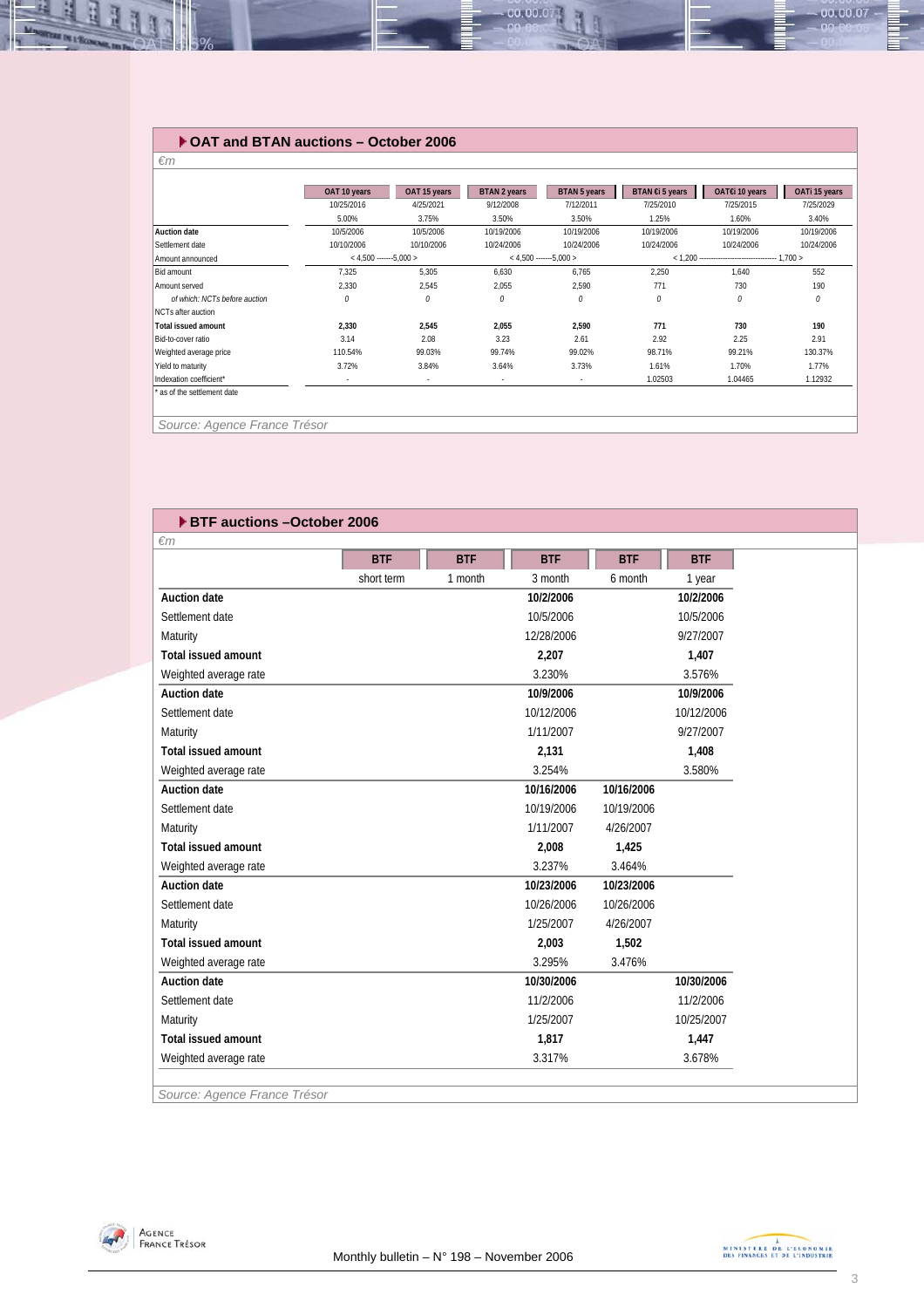<span id="page-3-0"></span>







*(1) difference between the yield of the OAT 4% April 2013 and the yield of the OATi 2.5% July 2013 (2) difference between the yield of the OAT 5% April 2012 and the yield of the OAT€i 3% July 2012 (3) difference between the yield of the OAT 5.5% April 2029 and the yield of the OATi 3.4% July 2029 (4) difference between the yield of the OAT 5.75% October 2032 and the yield of the OAT€i 3.15% July 2032* 

|  | Source: Bloomberg |
|--|-------------------|
|--|-------------------|

| ▶ Negotiable government debt and swaps  |         |          |          |          |         |          |           |         |
|-----------------------------------------|---------|----------|----------|----------|---------|----------|-----------|---------|
| $\varepsilon$ bn                        |         |          |          |          |         |          |           |         |
|                                         | end     | end      | end      | end      | end     | end      | September | October |
|                                         | 2000    | 2001     | 2002     | 2003     | 2004    | 2005     | 2006      | 2006    |
| Negotiable government debt              |         |          |          |          |         |          |           |         |
| outstanding                             | 616     | 653      | 717      | 788      | 833     | 877      | 896       | 882     |
| OAT                                     | 419     | 443      | 478      | 512      | 552     | 593      | 623       | 606     |
| <b>BTAN</b>                             | 154     | 158      | 151      | 167      | 184     | 189      | 192       | 197     |
| <b>BTF</b>                              | 43      | 52       | 88       | 109      | 97      | 95       | 81        | 78      |
| Swaps outstanding                       | III     | 37       | 61       | 61       | 61      | 52       | 55        | 54      |
| Average maturity of the negotiable debt |         |          |          |          |         |          |           |         |
| before swaps                            | 6 years | 6 years  | 5 years  | 5 years  | 6 years | 6 years  | 7 years   | 7 years |
|                                         | 64 days | 47 days  | 343 days | 297 days | 79 days | 267 days | 8 days    | 59 days |
| after swaps                             | III     | 5 years  | 5 years  | 5 years  | 6 years | 6 years  | 6 years   | 7 years |
|                                         | III     | 358 days | 266 days | 235 days | 33 days | 228 days | 343 days  | 29 days |



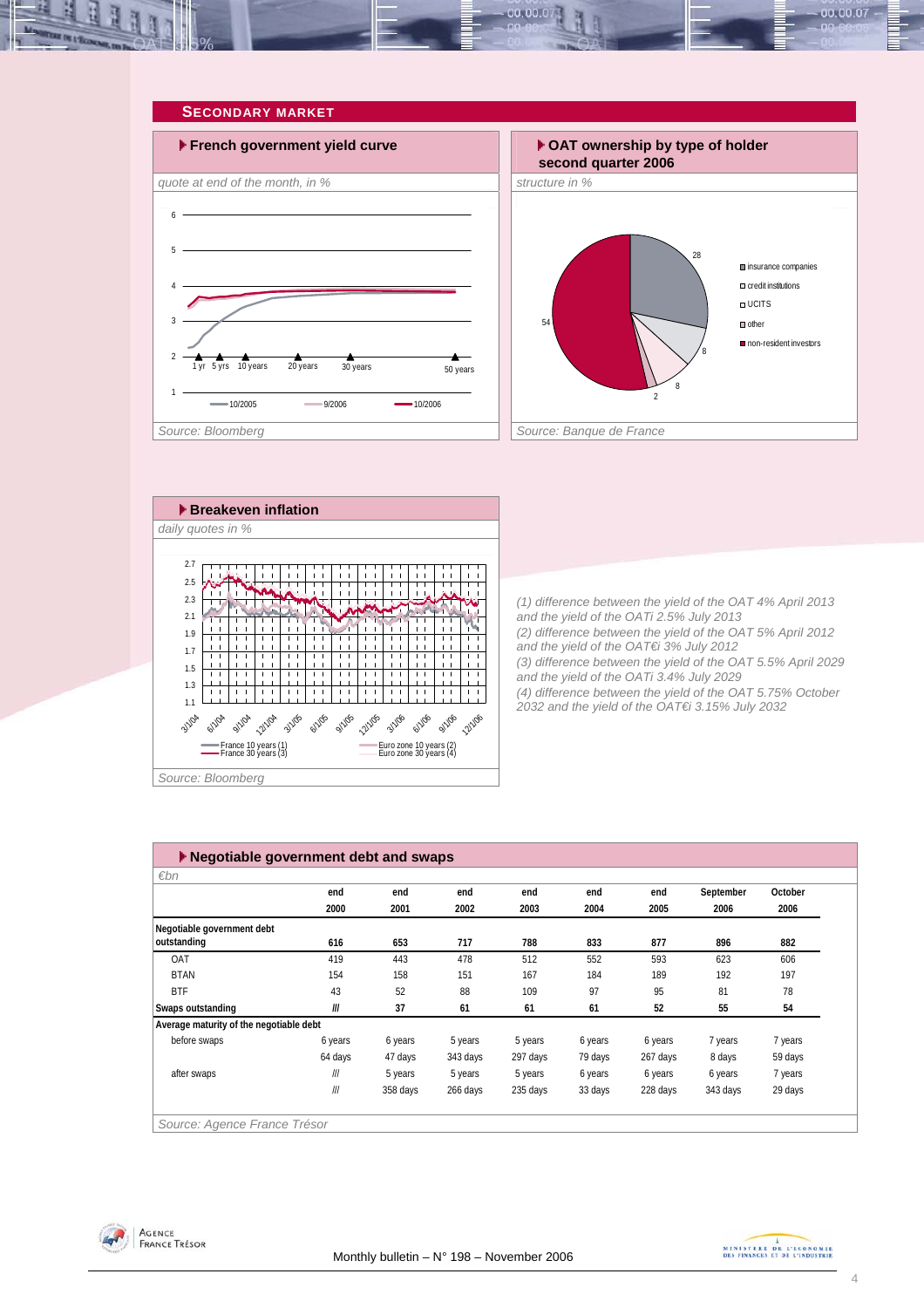



### **Focus**

### **Downward revision of the public debt in euro area - European Commission** *Source: % GDP, European Commission, spring & autumn forecasts 2006*  April 2006 October 2006 Belgium | 94.3 93.2 89.8 89.4 Germany 65.7 67.9 68.9 67.8 Greece 108.5 107.5 105.0 104.8<br>Spain 105.2 43.1 40.0 39.7 Spain **1 46.2** 43.1 40.0 39.7 France **64.4** 66.6 66.9 64.7 Ireland 29.7 27.4 27.2 25.8 Italy 103.9 106.6 107.4 107.2 Luxembourg 6.6 6.0 7.9 7.4 Netherlands 52.6 52.7 51.2 50.5 Austria 63.8 63.4 62.4 62.1 Portugal 1 58.6 64.0 68.4 67.4 Finland **1 44.3** 41.3 39.7 38.8 Euro area **69.7** 70.6 70.5 69.4 **<sup>2006</sup> <sup>2004</sup> <sup>2005</sup>**



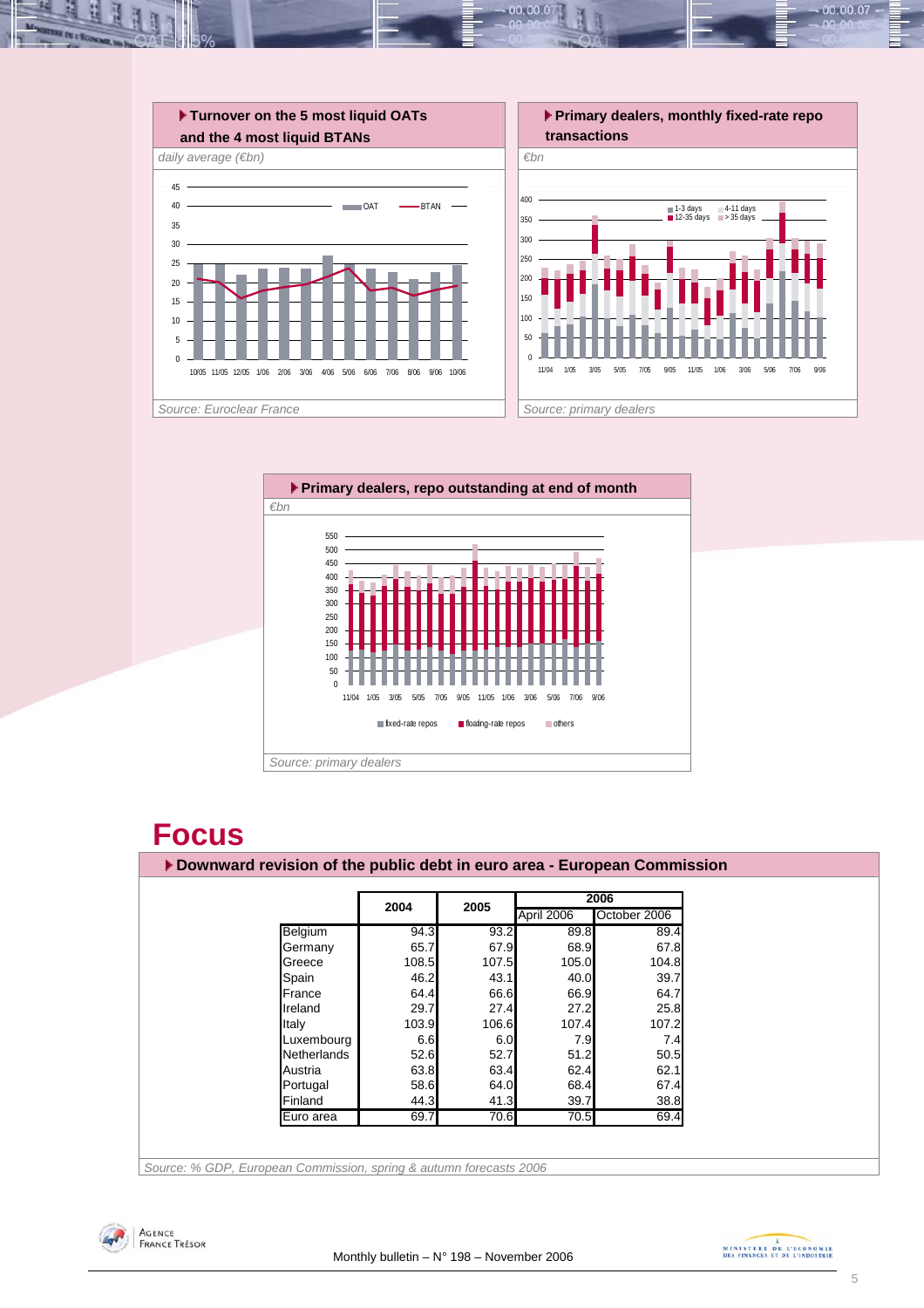### **The excessive deficit procedure is being terminated**

The European Commission's latest projections were released on 6 November. On the same day, Joachim Almunia, EU Commissioner for Economic and Monetary Affairs, announced that he will offer on 29 November to terminate the Commission's excessive deficit procedure against France. This will be approved by Ecofin in January, thus ending the excessive deficit procedure that started in June 2003.

Indeed, the Commission revised its GDP growth estimates up by 0.3 of a percentage point per annum to 2.2% this year and to 2.3% for 2007, which is in line with the French government's target of 2% to 2.5% annual growth. Most importantly, following a 2.9% of GDP budget deficit in 2005, the Commission now foresees further decreases to 2.7% in 2006 and to 2.6% in 2007, after projecting increases to 3.0% and 3.1% respectively in May. Although the fall below the 3% threshold in 2005 was achieved thank to one-off items, such factors play a marginal role this year and none in 2007. Although these figures are in line with revisions for the entire euro area, they are much more significant for France.

First of all, the trend is reversing, and sustainably so judging from the 2.2% of GDP deficit forecast for 2008. Second, Brussels now seems to believe that the French government's growth and deficit forecasts are credible. Third, even though the revision is not greater than for the eurozone average, the deficit has fallen back below the key 3.0% threshold.

The Commission also projects the debt-to-GDP ratio to fall from 66.6 in 2005 to 64.7 in 2006 (versus 66.9 forecast last May) and then to 63.9 in 2007, which is 3.1 percentage points less than six months ago. Although this drastic revision may mostly be attributed to the Minister of Finance's new debt management strategy rather than to the decrease in the deficit or increase in GDP, the Commission again agreed with the government's figures and the outlook improves further in 2008.

Although France's fiscal improvement is rather slower than that in Germany, France will be released from the excessive deficit procedure, a few months before Germany, which is still paying for its budget deficit in excess of 3% of GDP in 2005.

When the OECD issues its economic outlook in December, we believe that its public deficit estimate will show a 1.5 percentage point of GDP decline from the peak reached in 2003 and 2006, which is as much as the decrease in the structural deficit. However, there is still room for improvement. The total government revenue has increased from 49.4% of GDP in 2002 (when sharp tax cuts reduced revenue by one percentage point of GDP that year) to 51.4% in 2005 and 2006, an all-time high. The share of GDP of total public sector spending has also increased steadily since 2001, from 51.5% to 54.5%. The government has made an effort to reduce spending and central government expenditure has risen less rapidly than expenditure by social security agencies and local government. Still, the IMF pointed out, early November, that France has to do more to reduce public spending. Moreover Jean-Claude Trichet repeats at each monthly ECB press conference that "credible commitments to reduce expenditure ratios and better expenditure control mechanisms" are needed. Much remains to be done with respect to this and financial markets will see there the first challenge to be faced by the winner of the 2007 elections.

> **Economics**  Dominique Barbet **BNP Paribas**

*NB: this Agence France Trésor forum offers economists an opportunity to express their personal opinion. Thus, the above article strictly reflects the author's view, and should not be construed as expressing the viewpoints of Agence France Trésor or the Ministry of the Economy, Finance and Industry.* 



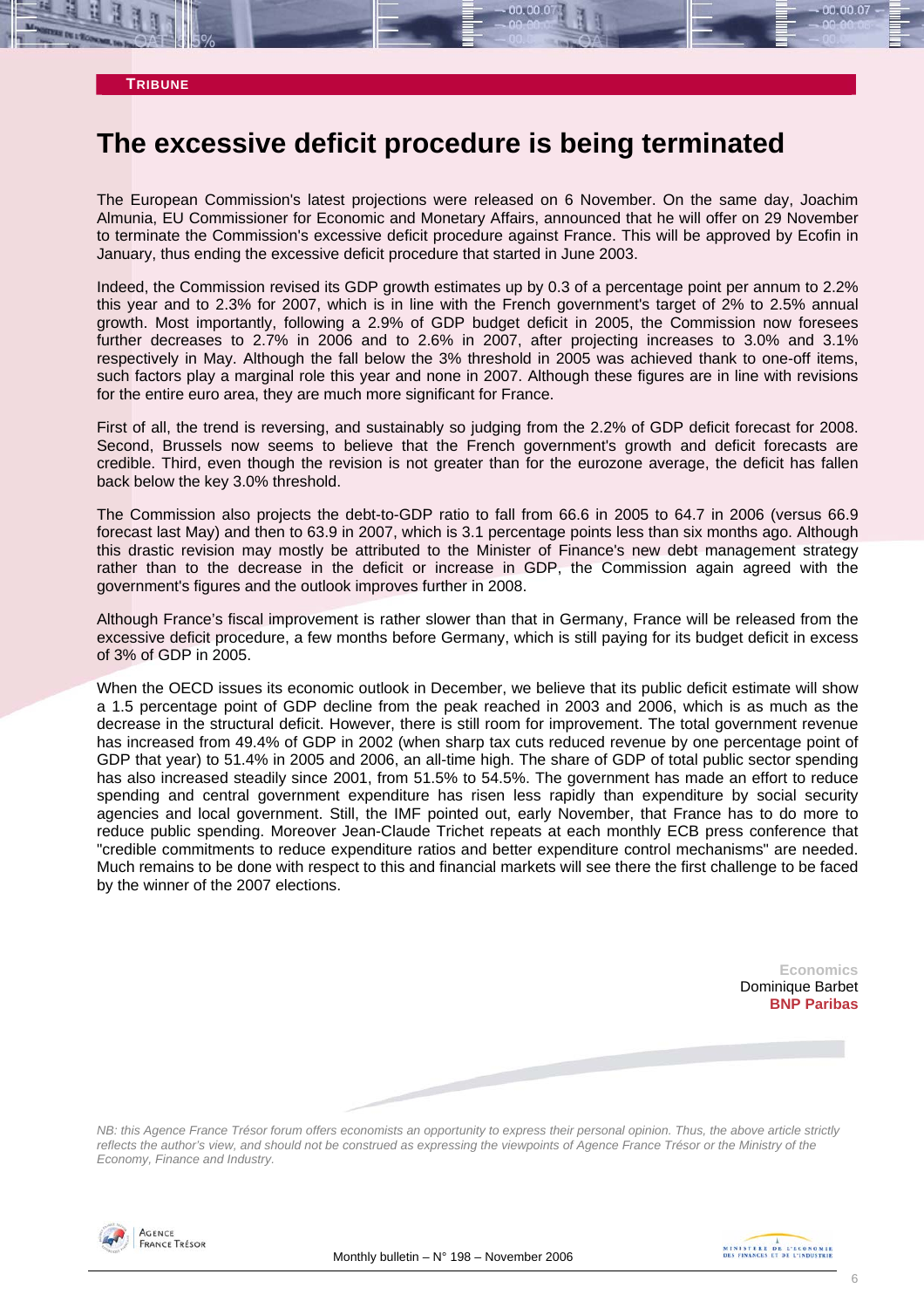<span id="page-6-0"></span>

### **THE FRENCH ECONOMY**

| Macro-economic forecast    |      |               | Recent economic indicators |                                                          |              |
|----------------------------|------|---------------|----------------------------|----------------------------------------------------------|--------------|
| Real growth rate as a %    |      |               |                            |                                                          |              |
|                            | 2005 | 2006          | 2007                       | Industrial output*, year-on-year                         |              |
| French GDP                 | 1.2  | $< 2 - 2.5 >$ | $< 2 - 2.5 >$              | Household consumption*, year-on-year                     |              |
| Euro zone GDP              | 1.4  | 2.5           | 2.0                        | Unemployment rate (ILO)<br>Consumer prices, year-on-year | 8            |
| Household consumption      | 2.1  | 2.8           | 2.8                        | all items                                                |              |
| <b>Business investment</b> | 3.6  | 3.6           | 3.6                        | all items excluding tobacco                              |              |
| Exports                    | 3.1  | 7.9           | 6.2                        | Trade balance, fob-fob, sa                               | $-2.9$       |
|                            |      |               |                            |                                                          | $-3.1$       |
| Imports                    | 6.1  | 8.0           | 6.1                        | Current account balance, sa                              | $-4.1$       |
| Consumer prices            | 1.8  | 1.8           | 1.8                        |                                                          | $-4.3$       |
| (year-on-year)             |      |               |                            | 10-year constant maturity rate (TEC10)                   | 3.           |
|                            |      |               |                            | 3-month interest rate (Euribor)                          | 3.5          |
|                            |      |               |                            | FUR/USD                                                  | $\mathbf{1}$ |

| $\blacktriangleright$ Recent economic indicators |               |            |
|--------------------------------------------------|---------------|------------|
|                                                  |               |            |
| Industrial output*, year-on-year                 | 1.0%          | 8/2006     |
| Household consumption*, year-on-year             | 2.9%          | 9/2006     |
| Unemployment rate (ILO)                          | 8.8%          | 9/2006     |
| Consumer prices, year-on-year                    |               |            |
| all items                                        | 1.2%          | 9/2006     |
| all items excluding tobacco                      | 1.3%          | 9/2006     |
| Trade balance, fob-fob, sa                       | $-2.9$ FUR bn | 8/2006     |
| m,<br>×                                          | $-3.1$ FUR bn | 7/2006     |
| Current account balance, sa                      | $-4.1$ FUR bn | 8/2006     |
|                                                  | $-4.3$ FUR bn | 7/2006     |
| 10-year constant maturity rate (TEC10)           | 3.81%         | 10/31/2006 |
| 3-month interest rate (Euribor)                  | 3.564%        | 10/31/2006 |
| FUR/USD                                          | 1.2696        | 10/31/2006 |
| FUR / JPY                                        | 149.59        | 10/31/2006 |
|                                                  |               |            |

*Source: Ministry of the Economy, Finance and Industry, Draft budget bill 2007* 

*\*manufactured goods –* 

*Source: Insee; Ministry of the Economy, Finance and Industry; Banque de France* 





| $\blacktriangleright$ Government budget monthly position                                                                                              |          |          |          |                        |          |
|-------------------------------------------------------------------------------------------------------------------------------------------------------|----------|----------|----------|------------------------|----------|
| €bn                                                                                                                                                   |          |          |          |                        |          |
|                                                                                                                                                       |          |          |          | end-of-September level |          |
|                                                                                                                                                       | 2004     | 2005     | 2004     | 2005                   | 2006     |
| General budget                                                                                                                                        |          |          |          |                        |          |
| balance                                                                                                                                               | $-45.41$ | $-4515$  | $-33.80$ | $-33.89$               | $-2519$  |
| revenue                                                                                                                                               | 242.99   | 249 11   | 179 26   | 18249                  | 167.34   |
| expenditure                                                                                                                                           | 288.40   | 294.27   | 213.06   | 216.38                 | 192.53   |
| Balance of special                                                                                                                                    |          |          |          |                        |          |
| Treasury accounts                                                                                                                                     | 1.53     | 1.68     | $-13.39$ | $-16.94$               | $-16.82$ |
| General budget<br>outturn                                                                                                                             | $-43.88$ | $-43.47$ | $-47.19$ | $-50.83$               | $-42.01$ |
| Source: Ministry of the Economy, Finance and Industry<br>for more information:<br>http://www.minefi.gouv.fr/themes/finances_etat/budget/index<br>.htm |          |          |          |                        |          |

**Public finance: general government deficit and debt**  *€bn As a % of GDP*  3.6 2.9 2.3 2.5 2.4 4.2 2.9 2.7  $\frac{3.6}{ }$ 58.3 63.6 66.6  $\frac{58.5}{58.2}$  62.4 64.4 58.7 56.7 56.2 58.2 2.5 3.0 3.5 4.0 4.5 56.0 58.0 60.0 62.0 64.0 66.0 68.0



*Source: according to Maastricht Treaty, Insee and Ministry of the Economy, Finance and Industry* 



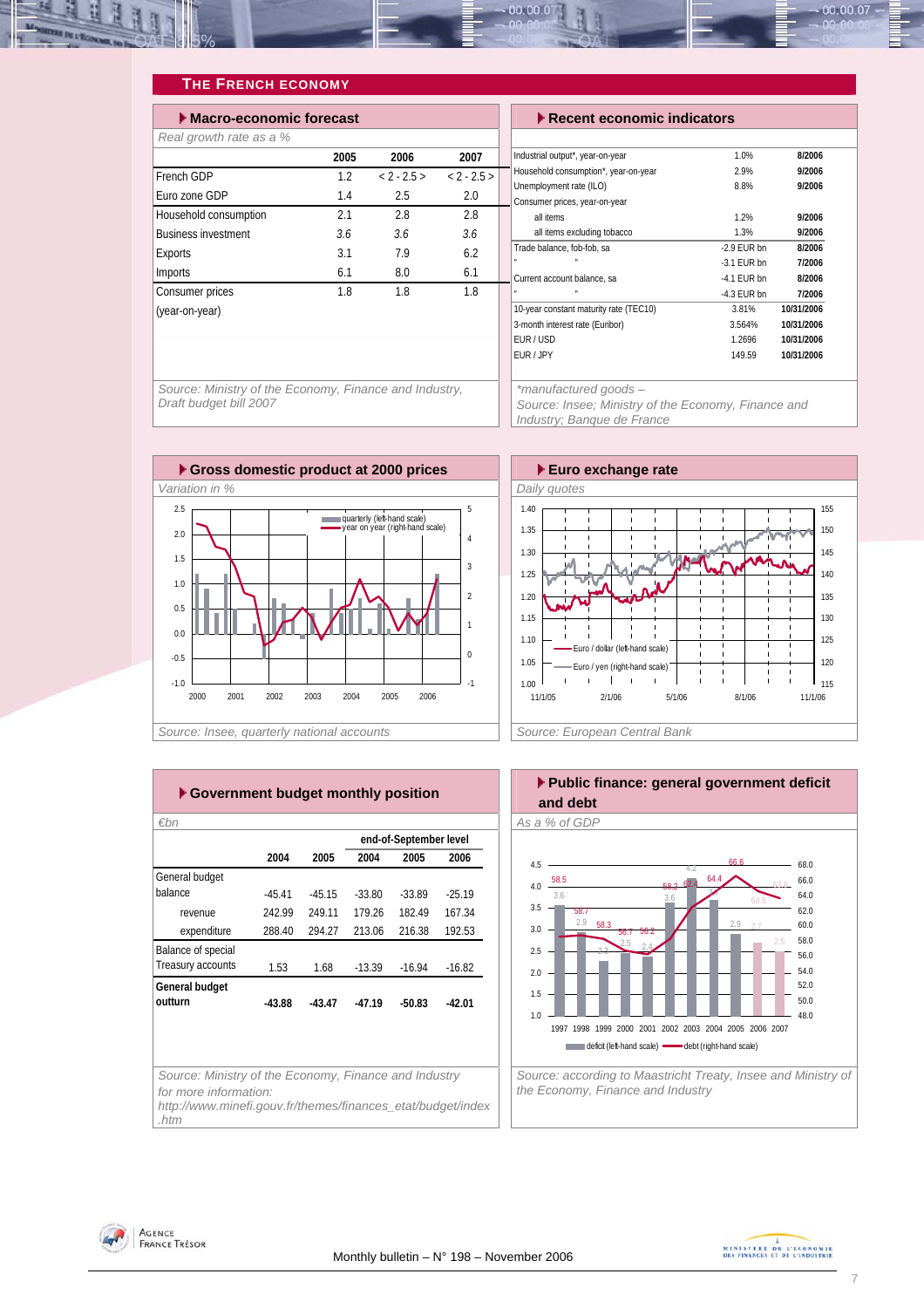<span id="page-7-0"></span>

|    | Timetable for the release of French economic indicators   |    |                                                         |  |  |  |  |  |  |
|----|-----------------------------------------------------------|----|---------------------------------------------------------|--|--|--|--|--|--|
|    | November 2006                                             |    | December 2006                                           |  |  |  |  |  |  |
| 7  | Central government budget: statement at end of September  |    | Central government budget: statement at end of October  |  |  |  |  |  |  |
| 8  | Gross foreign exchange reserves in October                |    | Gross foreign exchange reserves in November             |  |  |  |  |  |  |
| 10 | Industrial output in September                            | 11 | Industrial output in October                            |  |  |  |  |  |  |
| 10 | Foreign trade in September                                | 12 | Foreign trade in October                                |  |  |  |  |  |  |
| 10 | Consumer prices: index for October                        | 13 | Consumer prices: index for November                     |  |  |  |  |  |  |
| 10 | PIB flash estimate 03-2006                                | 14 | Payroll employment: final results Q3-2006               |  |  |  |  |  |  |
| 16 | Industrial investments: Quaterly October survey           | 14 | Wages: final results Q3-2006                            |  |  |  |  |  |  |
| 17 | Payroll employment: provisional results Q3-2006           | 15 | Balance of payments in October                          |  |  |  |  |  |  |
| 17 | Wages: provisional statistics Q3-2006                     | 22 | National quarterly accounts: first results Q3-2006      |  |  |  |  |  |  |
| 17 | Balance of payments in September                          | 22 | Household consumption of manufactured goods in November |  |  |  |  |  |  |
| 21 | National quarterly accounts: first results Q3-2006        | 22 | Industrial trends: monthly survey for December          |  |  |  |  |  |  |
| 22 | Household consumption of manufactured goods in October    | 22 | Industrial producer prices: November index              |  |  |  |  |  |  |
| 24 | Industrial trends: monthly survey for November            | 27 | New building starts in November                         |  |  |  |  |  |  |
| 28 | New building starts in October                            | 29 | Net foreign exchange reserves in November               |  |  |  |  |  |  |
| 28 | Sales of new dwelling units: Q3-2006                      | 29 | Job seekers in November                                 |  |  |  |  |  |  |
| 30 | Industrial producer prices: October index                 |    |                                                         |  |  |  |  |  |  |
| 30 | Household confidence survey: November survey              |    |                                                         |  |  |  |  |  |  |
| 30 | Net foreign exchange reserves in October                  |    |                                                         |  |  |  |  |  |  |
| 30 | Job seekers in October                                    |    |                                                         |  |  |  |  |  |  |
|    |                                                           |    |                                                         |  |  |  |  |  |  |
|    | Harmonized index of consumer prices - Eurozone (Eurostat) |    |                                                         |  |  |  |  |  |  |
|    | Index for October: November 16                            |    |                                                         |  |  |  |  |  |  |
|    | Index for November: December 15                           |    |                                                         |  |  |  |  |  |  |
|    |                                                           |    |                                                         |  |  |  |  |  |  |

00.00.0

### **INTERNATIONAL COMPARISONS**





Agence<br>France Trésor

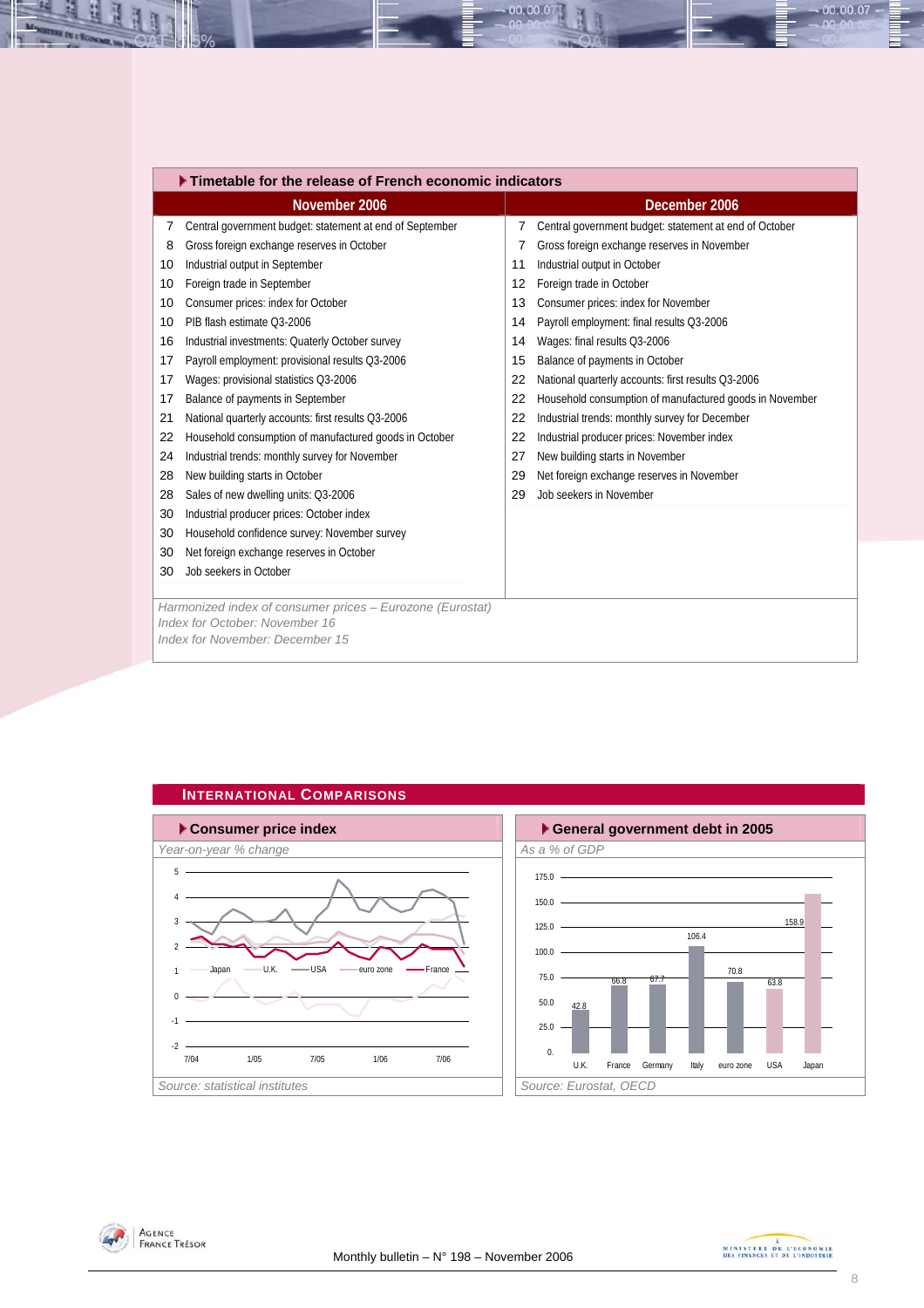#### **FRENCH GOVERNMENT NEGOTIABLE DEBT OUTSTANDING -** *DETTE NEGOCIABLE DE L'ETAT*

 $-00.00.07$ 

 **OAT au 31 octobre 2006** */ fungible Treasury bonds at October 31, 2006*

| En euros<br><b>CODE ISIN</b><br><b>Euroclear France</b> | Libellé de l'emprunt /<br><b>Bond</b>                                                                                                                                                                                                                                                                | Encours / Outstanding            | Coefficient<br>d'indexation /<br>indexation<br>coefficient | Valeur nominale/ démembré<br>face value / stripped |                          | <b>CODE ISIN</b><br>Euroclear France | Libellé de l'emprunt /<br><b>Bond</b>        | <b>Encours / Outstanding</b>                     | Coefficient<br>d'indexation /<br>indexation<br>coefficient | Valeur nominale/<br>face value | démembré<br>/stripped |
|---------------------------------------------------------|------------------------------------------------------------------------------------------------------------------------------------------------------------------------------------------------------------------------------------------------------------------------------------------------------|----------------------------------|------------------------------------------------------------|----------------------------------------------------|--------------------------|--------------------------------------|----------------------------------------------|--------------------------------------------------|------------------------------------------------------------|--------------------------------|-----------------------|
|                                                         | Échéance 2007                                                                                                                                                                                                                                                                                        | 32 535 826 604                   |                                                            |                                                    |                          |                                      | Échéance 2015                                | 45 949 934 373                                   |                                                            |                                |                       |
| FR0000570574                                            | OAT 5.5% 25 avril 2007                                                                                                                                                                                                                                                                               | 17 898 775 424                   |                                                            |                                                    | 648 980 000              | FR0010163543                         | OAT 3,5% 25 avril 2015                       | 18 055 313 893                                   |                                                            |                                | 27 750 000            |
| FR0000570590                                            | OAT 5,5% 25 octobre 2007                                                                                                                                                                                                                                                                             | 14 637 051 180                   |                                                            |                                                    | 347 880 000              | FR00101355251                        | OAT€i 1,6% 25 juillet 2015                   | 10 444 620 480 (1)                               | 1,04488                                                    | 9 996 000 000                  |                       |
|                                                         | Échéance 2008                                                                                                                                                                                                                                                                                        | 42 188 093 494                   |                                                            |                                                    |                          | FR0010216481                         | OAT 3% 25 octobre 2015                       | 17 450 000 000                                   |                                                            |                                | 94 460 000            |
| FR0000570632                                            | OAT 5,25% 25 avril 2008                                                                                                                                                                                                                                                                              | 24 403 932 367                   |                                                            |                                                    | 923 910 000              | FR0010288357                         | Échéance 2016<br>OAT 3,25% 25 avril 2016     | 39 443 000 000<br>20 461 000 000                 |                                                            |                                | 35 700 000            |
| FR0000570665                                            | OAT 8.5% 25 octobre 2008                                                                                                                                                                                                                                                                             | 17 784 161 127                   |                                                            |                                                    | 4 436 950 000            | FR0000187361                         | OAT 5% 25 octobre 2016                       | 18 982 000 000                                   |                                                            |                                | 1 263 780 000         |
|                                                         | Échéance 2009                                                                                                                                                                                                                                                                                        | 64 013 397 191                   |                                                            |                                                    |                          |                                      | Échéance 2017                                | 9 275 616 900                                    |                                                            |                                |                       |
| FR0000570673V                                           | OAT TEC10 25 janvier 2009                                                                                                                                                                                                                                                                            | 9 853 044 498                    |                                                            |                                                    |                          | FR00102351761                        | OATi 1% 25 juillet 2017                      | 9 275 616 900 (1)                                | 1,02267                                                    | 9 070 000 000                  |                       |
| FR0000571432                                            | OAT 4% 25 avril 2009                                                                                                                                                                                                                                                                                 | 18 640 258 371                   |                                                            |                                                    | 1684 180 000             |                                      | Échéance 2019                                | 26 201 285 359                                   |                                                            |                                |                       |
| FR0000571424 I                                          | OATi 3% 25 juillet 2009                                                                                                                                                                                                                                                                              | 15 675 957 284 (1)               | 1,13500                                                    | 13 811 416 109                                     |                          | FR0000189151                         | OAT 4,25% 25 avril 2019                      | 17 344 000 000                                   |                                                            |                                | 155 990 000           |
| FR0000186199                                            | OAT 4% 25 octobre 2009                                                                                                                                                                                                                                                                               | 19 844 137 038                   |                                                            |                                                    | 602 450 000              | FR0000570921                         | OAT 8.5% 25 octobre 2019                     | 8 8 4 4 3 9 2 8 9 3                              |                                                            |                                | 4 137 930 000         |
|                                                         | Échéance 2010                                                                                                                                                                                                                                                                                        | 31 162 742 970                   |                                                            |                                                    |                          | FR0000570954 C                       | ETAT 9,82% 31 décembre 2019                  | 12 892 466 (2)                                   |                                                            | 6 692 154                      |                       |
| FR0000186603                                            | OAT 5.5% 25 avril 2010                                                                                                                                                                                                                                                                               | 15 311 719 352                   |                                                            |                                                    | 551 570 000              | FR00100505591                        | Échéance 2020<br>OAT€i 2,25% 25 juillet 2020 | 9 9 8 9 1 9 2 0 8 0<br>9 989 192 080<br>(1)      | 1,06631                                                    | 9 368 000 000                  |                       |
| FR0000187023                                            | OAT 5,5% 25 octobre 2010                                                                                                                                                                                                                                                                             | 15 851 023 618                   |                                                            |                                                    | 1 929 330 000            |                                      | Échéance 2021                                | 17 711 000 000                                   |                                                            |                                |                       |
|                                                         | Échéance 2011                                                                                                                                                                                                                                                                                        | 44 552 280 842                   |                                                            |                                                    |                          | FR0010192997                         | OAT 3,75% 25 avril 2021                      | 17 711 000 000                                   |                                                            |                                | 719 540 000           |
| FR0000570731                                            | OAT 6,5% 25 avril 2011                                                                                                                                                                                                                                                                               | 19 572 445 710                   |                                                            |                                                    | 859 950 000              |                                      | Échéance 2022                                | 1 243 939 990                                    |                                                            |                                |                       |
| FR0010094375 I                                          | OATi 1,6% 25 juillet 2011                                                                                                                                                                                                                                                                            | 10 924 948 800 (1)               | 1,06016                                                    | 10 305 000 000                                     |                          | FR0000571044                         | OAT 8.25% 25 avril 2022                      | 1 243 939 990                                    |                                                            |                                | 920 150 000           |
| FR0000187874                                            | OAT 5% 25 octobre 2011                                                                                                                                                                                                                                                                               | 14 054 886 332                   |                                                            |                                                    | 529 840 000              |                                      | Échéance 2023                                | 10 606 195 903                                   |                                                            |                                |                       |
|                                                         | Échéance 2012                                                                                                                                                                                                                                                                                        | 56 664 579 563                   |                                                            |                                                    |                          | FR0000571085                         | OAT 8,5% 25 avril 2023                       | 10 606 195 903                                   |                                                            |                                | 7 225 290 000         |
| FR0000188328                                            | OAT 5% 25 avril 2012                                                                                                                                                                                                                                                                                 | 15 654 110 580                   |                                                            |                                                    | 1 343 550 000            |                                      | Échéance 2025                                | 8 5 1 9 2 8 1 1 8                                |                                                            |                                |                       |
| FR00001880131                                           | OAT€i 3% 25 juillet 2012                                                                                                                                                                                                                                                                             | 15 970 648 720 (1)               | 1,10188                                                    | 14 494 000 000                                     |                          | FR0000571150                         | OAT 6% 25 octobre 2025                       | 8 511 928 118                                    |                                                            |                                | 3 248 550 000         |
| FR0000188690                                            | OAT 4,75% 25 octobre 2012                                                                                                                                                                                                                                                                            | 19 554 122 924                   |                                                            |                                                    | 574 700 000              |                                      | Échéance 2028                                | 13 702 119                                       |                                                            |                                |                       |
| FR0000570780                                            | OAT 8,5% 26 décembre 2012                                                                                                                                                                                                                                                                            | 5 485 697 339                    |                                                            |                                                    |                          | FR0000571226 C                       | OAT zéro coupon 28 mars 2028                 | 13 702 119 (3)                                   |                                                            | 46 232 603                     |                       |
|                                                         | Échéance 2013                                                                                                                                                                                                                                                                                        | 51 751 300 843                   |                                                            |                                                    |                          | FR0000571218                         | Échéance 2029<br>OAT 5,5% 25 avril 2029      | 22 686 791 225<br>15 500 880 458                 |                                                            |                                |                       |
| FR0000188989                                            | OAT 4% 25 avril 2013                                                                                                                                                                                                                                                                                 | 19 137 183 879                   |                                                            |                                                    | 140 900 000              | FR00001864131                        | OATi 3,4% 25 juillet 2029                    | 7 185 910 767 (1)                                | 1,13019                                                    | 6 358 144 000                  | 2 780 370 000         |
| FR00001889551                                           | OATi 2,5% 25 juillet 2013                                                                                                                                                                                                                                                                            | 15 017 359 285 (1)               | 1,07714                                                    | 13 941 882 471                                     |                          |                                      | Échéance 2032                                | 28 179 528 210                                   |                                                            |                                |                       |
| FR0010011130                                            | OAT 4% 25 octobre 2013                                                                                                                                                                                                                                                                               | 17 596 757 679                   |                                                            |                                                    | 113 800 000              | FR0000188799 I                       | OAT€i 3,15% 25 juillet 2032                  | 9 441 528 210 (1)                                | 1,08039                                                    | 8 739 000 000                  |                       |
|                                                         | Échéance 2014                                                                                                                                                                                                                                                                                        | 32 145 724 224                   |                                                            |                                                    |                          | FR0000187635                         | OAT 5,75% 25 octobre 2032                    | 18 738 000 000                                   |                                                            |                                | 7 525 800 000         |
|                                                         |                                                                                                                                                                                                                                                                                                      |                                  |                                                            |                                                    |                          |                                      | Échéance 2035                                | 15 614 000 000                                   |                                                            |                                |                       |
| FR0010061242<br>FR0010112052                            | OAT 4% 25 avril 2014<br>OAT 4% 25 octobre 2014                                                                                                                                                                                                                                                       | 18 039 752 234<br>14 105 971 990 |                                                            |                                                    | 35 280 000<br>81 200 000 | FR0010070060                         | OAT 4,75% 25 avril 2035                      | 15 614 000 000                                   |                                                            |                                | 3 289 400 000         |
|                                                         |                                                                                                                                                                                                                                                                                                      |                                  |                                                            |                                                    |                          |                                      | Échéance 2038<br>OAT 4% 25 octobre 2038      | 4 297 000 000<br>4 297 000 000                   |                                                            |                                |                       |
|                                                         |                                                                                                                                                                                                                                                                                                      |                                  |                                                            |                                                    |                          | FR0010371401                         | Échéance 2055                                | 11 283 000 000                                   |                                                            |                                | 113 900 000           |
|                                                         |                                                                                                                                                                                                                                                                                                      |                                  |                                                            |                                                    |                          | FR0010171975                         | OAT 4% 25 avril 2055                         | 11 283 000 000                                   |                                                            |                                | 1 346 750 000         |
|                                                         |                                                                                                                                                                                                                                                                                                      |                                  |                                                            |                                                    |                          |                                      |                                              | <b>Total OAT / total fungible Treasury bonds</b> |                                                            |                                | 606 020 060 008       |
|                                                         | (1) Encours OAT indexées = valeur nominale x coefficient d'indexation / indexed bonds outstanding = face value x indexation coefficient<br>(2) y compris intérêts capitalisés au 31/12/2005 / including coupons capitalized at 12/31/2005 ; non offerte à la souscription / not open to subscription |                                  |                                                            |                                                    |                          |                                      |                                              | Encours démembré /stripped outstanding           |                                                            |                                | 47 689 830 000        |
|                                                         | (3) valeur actualisée au 31/03/2006 / actualized value at 03/31/2006 ; non offerte à la souscription / not open to subscription                                                                                                                                                                      |                                  |                                                            |                                                    |                          |                                      |                                              |                                                  |                                                            |                                |                       |
|                                                         |                                                                                                                                                                                                                                                                                                      |                                  |                                                            |                                                    |                          |                                      | En % des lignes démembrables                 |                                                  |                                                            |                                |                       |
|                                                         | OATi: OAT indexée sur l'indice français des prix à la consommation (hors tabac) / OAT indexed on the French consumer price index (excluding tobacco)                                                                                                                                                 |                                  |                                                            |                                                    |                          |                                      | As a % of strippable bonds                   |                                                  |                                                            |                                | 9,80 %                |
| consumer price (excluding tobacco)                      | OAT€i : OAT indexée sur l'indice des prix à la consommation harmonisé de la zone euro (hors tabac) / OAT indexed on the eurozone harmonized index of                                                                                                                                                 |                                  |                                                            |                                                    |                          |                                      | Durée de vie moyenne                         |                                                  |                                                            |                                | 9 ans et 241 jours    |
|                                                         | TEC 10 : taux de l'échéance constante à 10 ans / yield of 10-year constant maturity Treasury                                                                                                                                                                                                         |                                  |                                                            |                                                    |                          |                                      | Average maturity                             |                                                  |                                                            |                                | 9 years and 241 days  |

00.00.07

 $00.00$ 

<span id="page-8-0"></span>